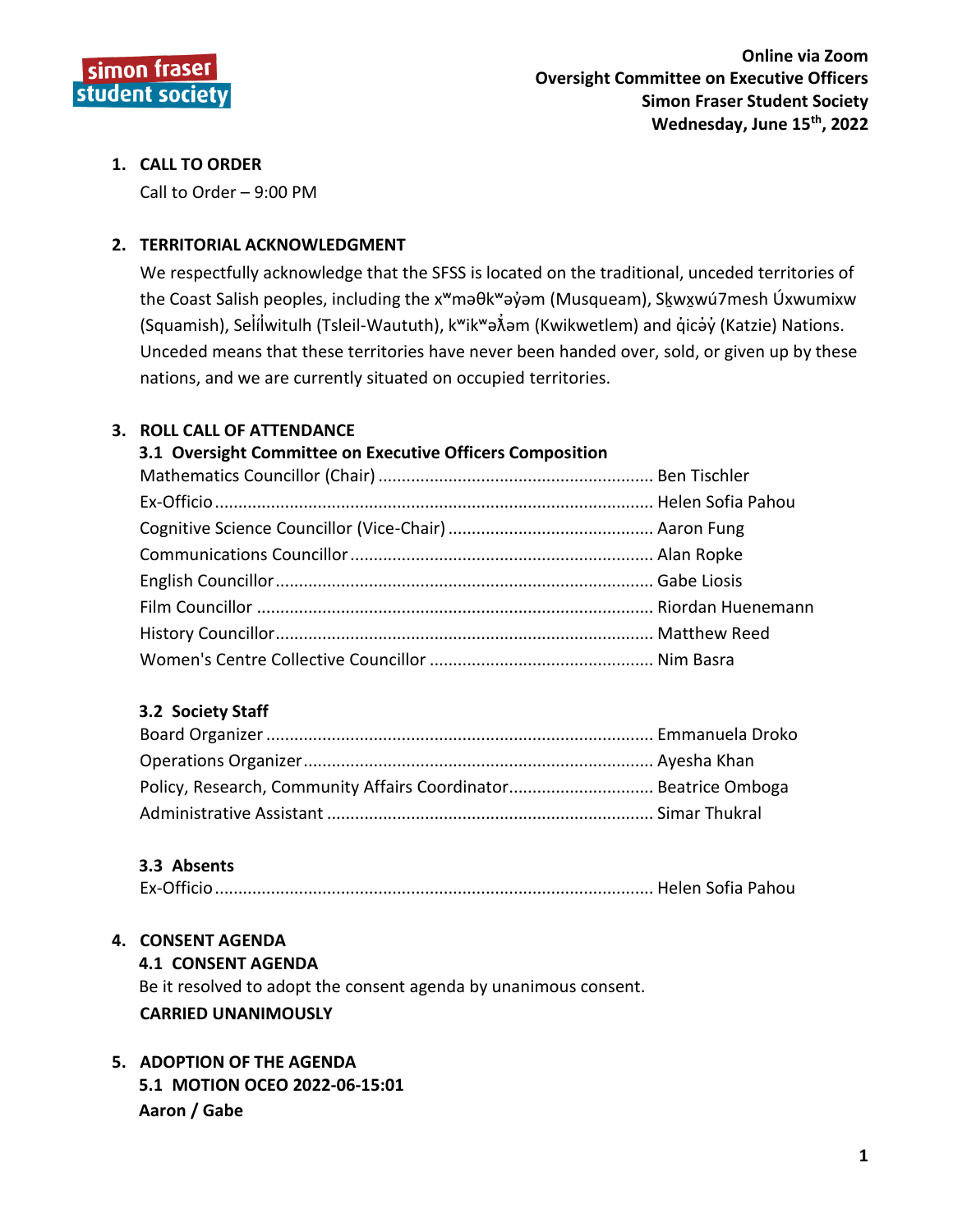

Be it resolved to adopt the agenda as presented.

# **CARRIED UNANIMOUSLY**

#### **6. IN-CAMERA**

**6.1 MOTION OCEO 2022-06-15:02**

#### **Aaron / Riordan**

Be it resolved to go in-camera for the remainder of the meeting.

#### **CARRIED UNANIMOUSLY**

Discussion about recent email sent by Member of the Executive Committee.

### **7. EX-CAMERA**

**7.1 MOTION OCEO 2022-06-15:03 Aaron / Nim** Be it resolved to go ex-camera. **CARRIED UNANIMOUSLY**

#### **8. NEW BUSINESS**

**8.1 Investigation Recommendation – MOTION OCEO 2022-06-15:04 SUBMITTED BY: ATTACHMENT: Aaron / Riordan** 

Whereas an email was sent by a member of the executive committee to the entire executive committee and a number of SFU Stakeholders external to the SFSS at 1:57PM on June 14th, 2022;

Whereas concerns have been raised by member(s) of the OCEO that said email could potentially give rise to violation(s) of Rule 5 and Rule 9 of Council Policies, as it appears that a topic discussed in-camera at the executive committee meeting on the same day was discussed within the email;

Whereas the CCBC, as a committee solely tasked with investigating breaches of confidence, is a more appropriate committee to investigate this issue;

Be it resolved that the OCEO recommend to the CCBC to immediately begin an investigation into the above-mentioned email sent by a member of the executive committee. **CARRIED**

**In Favor (4):** Cognitive Science, Communications, Film, and Mathematics. **Against (3):** English, History, and Women Centre Collective. **Abstentions (0)**

**8.2 Move to postpone 8.1 – MOTION OCEO 2022-06-15:05**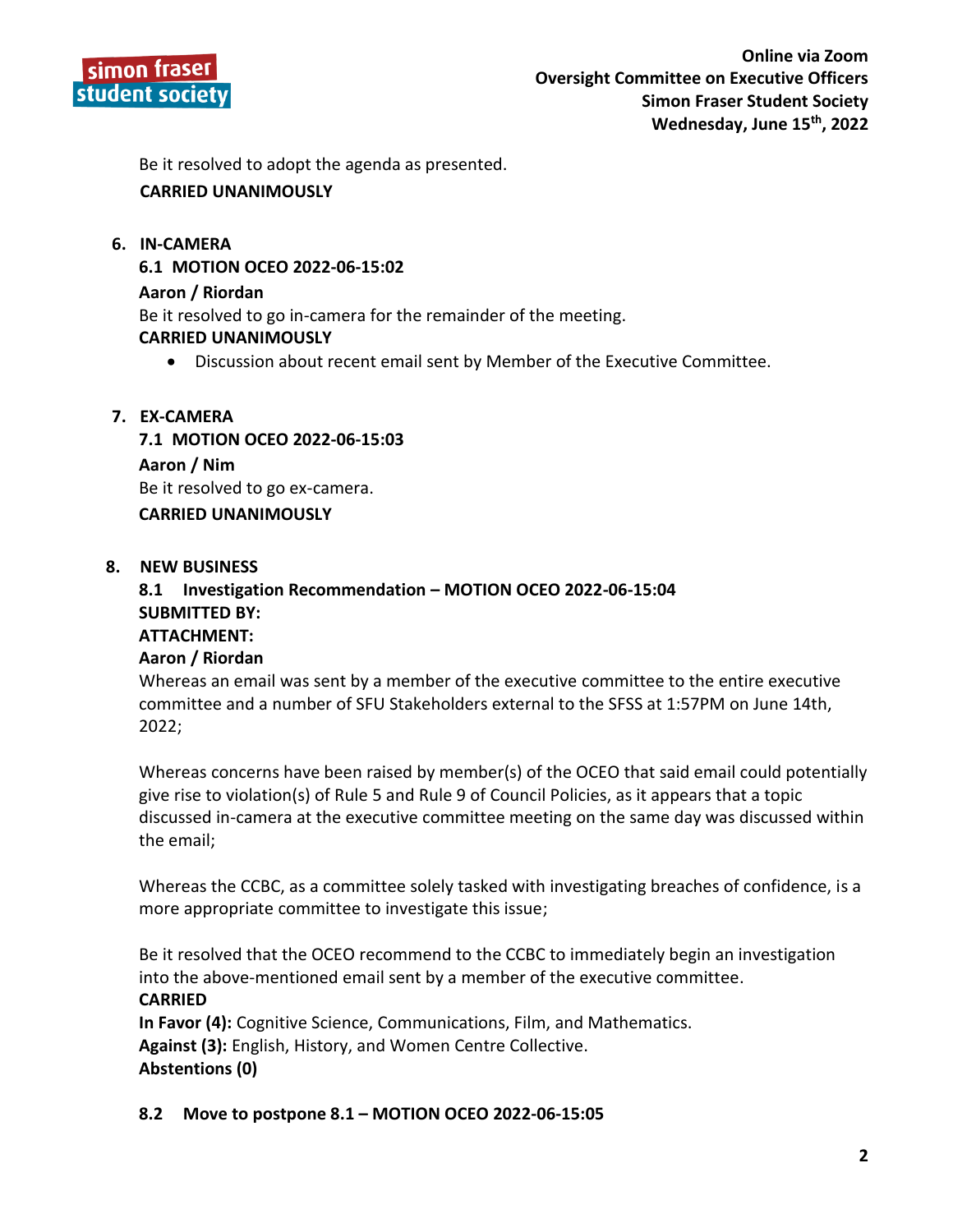

**SUBMITTED BY:** English Councillor "Gabe Liosis"

# **Gabe / Matthew**

# **NOT CARRIED**

**In Favor (3):** English, History, and Women Centre Collective.

**Against (4):** Cognitive Science, Communications, Film, and Mathematics.

# **Abstentions (0)**

- English Councillor moved to postpone this motion to next council meeting to get more research done on the motion until next council meeting.
- Mathematics Councillor strongly opposed this course of action on the motion. They expressed that they do not think it is appropriate based on the urgency of the matter discussed and they think that CCBC does present more applicable venue to discuss this matter and they would strongly encourage a "no" vote on this motion.
- Women Centre Councillor mentioned that as an OCEO they feel that they have a role to play in making sure that this motion is backed up by them and also that they can play a role as a committee before this goes forward to the CCBC.
- In response to WC Centre Councillor, Mathematics Councillor expressed that while in normal circumstance they would agree that the OCEO has a role to play. But, they do not believe that these circumstances are like that and that is why they would be voting in favor of this motion to recommend it to CCBC as per the urgency of the matter.
- English Councillor mentioned that they feel the OCEO currently is relying on speculations too much and they suggested to either postpone the motion for a few days to get a little more information. They expressed that they do not agree with passing this motion with the current information that they have.
- History Councillor in reference to the previous OCEO meeting expressed that everyone where opposing the idea of looking into the investigation of one of the executive members. They feel they do not find this situation any different and mentioned that to go after something without having any concrete information seems a little bit off.
- Cognitive Science Councillor expressed that the recommendation for the investigation by the CCBC is merely to look into the breaches of confidentiality and if nothing serious happened then everything is good. They feel that the CCBC has more ability to do so than the Oversight Committee.
- Film Student Union expressed that forwarding this to a group that has better resources and have more experience with this sort of investigations does not have any downside in doing that. They mentioned that they do see potential issues in going too slowly unlike with the reference that History Councillor provided from the previous OCEO meeting which was not an urgent issue.
- In response to History Councillor regarding what actions can CCBC take after the investigation if they find some information, Mathematics Councillor mentioned that ones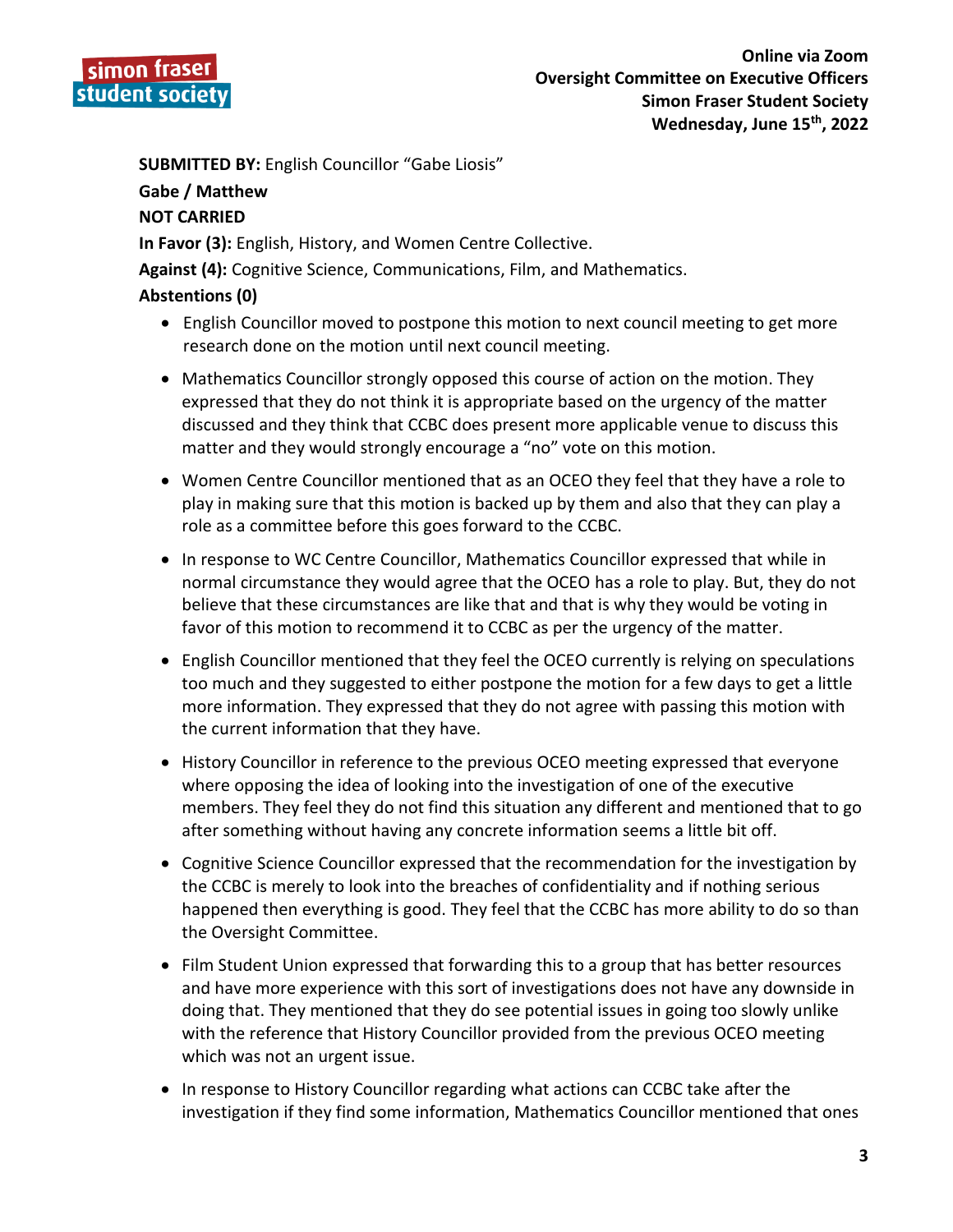

the CCBC receives a recommendation from the OCEO, they can start requesting specific documents from councillors and members of the executive committee relating to the topic being currently discussed. They can compel members of executive committee or of council to answer either written questions or provide testimony to investigate any matter within the CCBC mandate. And, if they elected not to provide such answers, then they can be censured for that. At the conclusion of the CCBC investigation very similar to the OCEO investigation, there are three things that they can recommend. CCBC can recommend council pass a censure resolution against the councillor, they can recommend that the council request the resignation of the councillor, or they can recommend that Council initiate impeachment proceedings to remove a member of council from office.

- Communications councillor expressed that the OCEO does not have as much of resources as the CCBC and they feel 24 hours or two days would not change the decision. So, they strongly recommend to pass the motion.
- Mathematics Councillor expressed that the CCBC has greater resources to look into this matter. CCBC was the committee specifically designed for this purpose and they feel it is more than appropriate to pass this motion today.
- Cognitive Science councillor mentioned that recommending an investigation is an initial stage to begin with the investigation. It does not necessarily mean that someone has done something wrong. It is just looking into it. They expressed that if this motion is not passed then the CCBC who has the resources to investigation and look into this would not be able to do so.

# **9. DISCUSSION ITEMS**

# **9.1 Executive Communication**

- History Councillor expressed that it is concerning that the member of the executive committee felt that they needed to loop everyone in. As they observed, they feel that there are some notable issues with the email that was sent. The fact that an executive officer felt that they needed to send an email at all is an issue that does not seem to be going away and they mentioned that this has happened on several occasions. They expressed that regardless of the fact that there might have been some breach involved, it is still noteworthy to stay that this is not the first time and they hope that more efforts are taken by the executive officers to try and foster better relationships with one another.
- Mathematics Councillor expressed that they do not feel that it is great that an executive felt the need to do this and the way it came across to them according to the time stamps of the email, seems that this petition for the meeting was signed by the appropriate amount of people and was given proper notice to the executive committee to discuss this item.
- Women Centre Councillor expressed that within the email there are notes made about how there has been meetings behind closed doors and they feel that communication and transparency go hand in hand in this case. They mentioned that they have heard